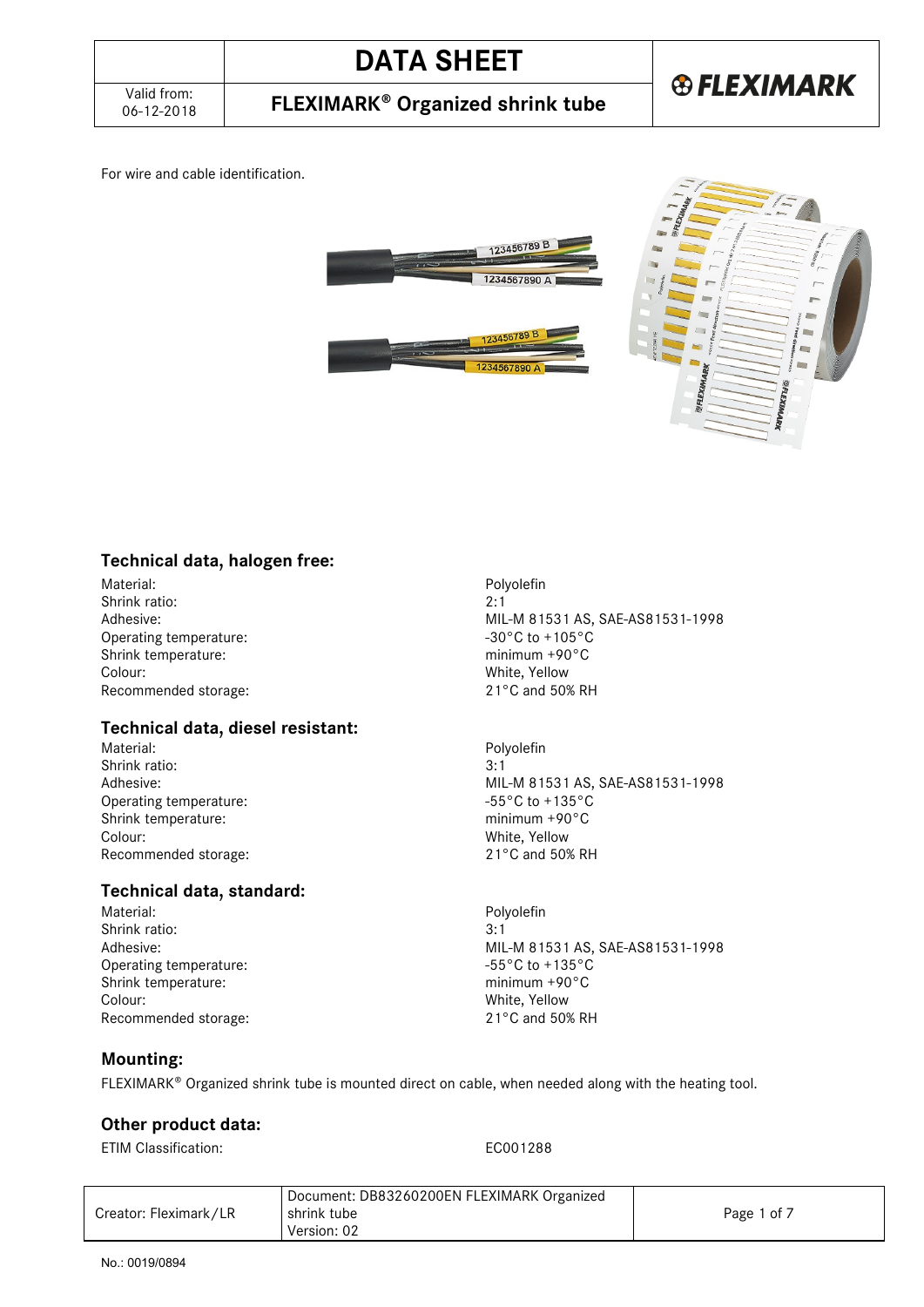### 06-12-2018 **FLEXIMARK Organized shrink tube**

#### **Advantages:**

Print your own label when you need it.

Made of the flexible and self-extinguishing polyolefin tube.

Halogen free and diesel-resistant shrink tube available in the assortment.

Text with long term durability thanks to thermotransfer printing.

The thermal transfer printing method increases resistance to abrasion, oil and chemicals.

Many different sizes for different wires, cables and parts.

The label roll gives a better overview of the printout.

### **Delivery:**

On roll suitable for thermo transfer printing.

|                       | Document: DB83260200EN FLEXIMARK Organized |             |
|-----------------------|--------------------------------------------|-------------|
| Creator: Fleximark/LR | shrink tube                                | Page 2 of 7 |
|                       | Version: 02                                |             |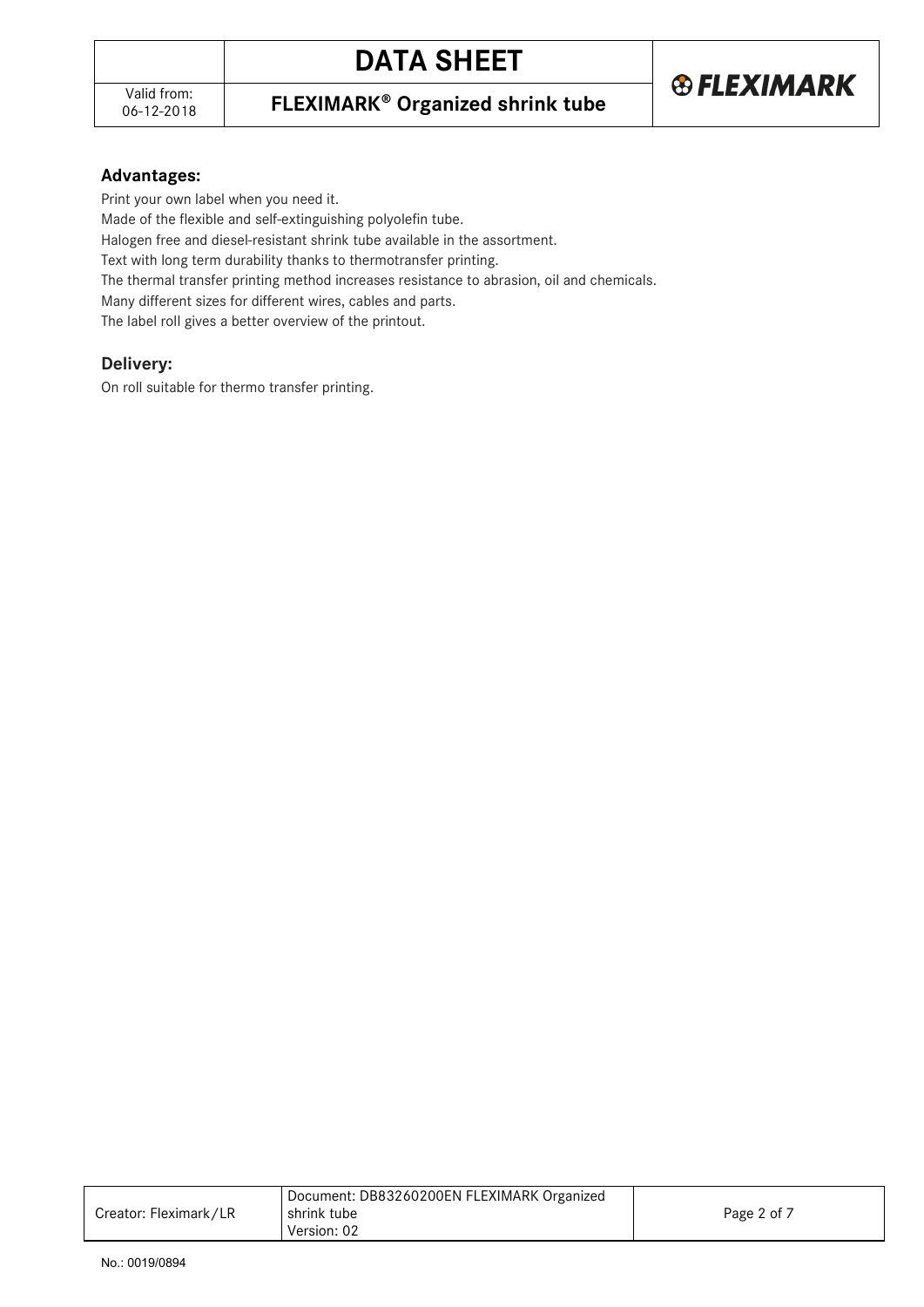**® FLEXIMARK** 

### 06-12-2018 **FLEXIMARK Organized shrink tube**

### **Product data halogen-free organized shrink tube:**

| E-nr.   | <b>LAPP</b><br>Part no. | <b>Article designation</b>                                               | Colour | Size before<br>after shrink/<br>(mm) | Length<br>(mm) | Amount of<br>labels in a<br>row | Content<br>(unit) | PU           |
|---------|-------------------------|--------------------------------------------------------------------------|--------|--------------------------------------|----------------|---------------------------------|-------------------|--------------|
|         | 83260219                | Org. Shrink tube 2.4/1.2-12.5(4) 0-hal WH                                | White  | 832.4/1.2                            | 12,5           | $\overline{4}$                  | 4000              | $\mathbf{1}$ |
|         | 83260220                | Org. Shrink tube 3.2/1.6-12.5(4) 0-hal WH                                | White  | 3.2/1.6                              | 12,5           | $\overline{4}$                  | 4000              | $\mathbf{1}$ |
|         | 83260221                | Org. Shrink tube 4.8/2.4-12.5(4) 0-hal WH                                | White  | 4.8/2.4                              | 12,5           | 4                               | 4000              | 1            |
|         | 83260222                | Org. Shrink tube 2.4/1.2-16.6(3) 0-hal WH                                | White  | 2.4/1.2                              | 16,6           | 3                               | 3000              | 1            |
|         | 83260223                | Org. Shrink tube 3.2/1.6-16.6(3) 0-hal WH                                | White  | 3.2/1.6                              | 16,6           | 3                               | 3000              | $\mathbf{1}$ |
|         | 83260224                | Org. Shrink tube 4.8/2.4-16.6(3) 0-hal WH                                | White  | 4.8/2.4                              | 16,6           | 3                               | 3000              | $\mathbf{1}$ |
| 2940958 | 83260225                | Org. Shrink tube 2.4/1.2-12.5(4) 0-hal YE                                | Yellow | 2.4/1.2                              | 12,5           | 4                               | 4000              | $\mathbf{1}$ |
| 2940959 | 83260226                | Org. Shrink tube 3.2/1.6-12.5(4) 0-hal YE                                | Yellow | 3.2/1.6                              | 12,5           | $\overline{4}$                  | 4000              | $\mathbf{1}$ |
| 2940983 | 83260227                | Org. Shrink tube 4.8/2.4-12.5(4) 0-hal YE                                | Yellow | 4.8/2.4                              | 12,5           | $\overline{4}$                  | 4000              | $\mathbf{1}$ |
| 2940984 | 83260228                | Org. Shrink tube 2.4/1.2-16.6(3) 0-hal YE                                | Yellow | 2.4/1.2                              | 16,6           | 3                               | 3000              | $\mathbf{1}$ |
| 2940985 | 83260229                | Org. Shrink tube 3.2/1.6-16.6(3) 0-hal YE                                | Yellow | 3.2/1.6                              | 16,6           | 3                               | 3000              | $\mathbf{1}$ |
| 2940986 | 83260230                | Org. Shrink tube 4.8/2.4-16.6(3) 0-hal YE                                | Yellow | 4.8/2.4                              | 16,6           | 3                               | 3000              | $\mathbf{1}$ |
|         | 83260052                | Org. Shrink tube 2.4/1.2x50(1) 0-hal WH                                  | White  | 2.4/1.2                              | 50             | 1                               | 1000              | $\mathbf{1}$ |
|         | 83260053                | Org. Shrink tube 3.2/1.6x50(1) 0-hal WH                                  | White  | 3.2/1.6                              | 50             | $\mathbf{1}$                    | 1000              | $\mathbf{1}$ |
|         | 83260054                | Org. Shrink tube 4.8/2.4x50(1) 0-hal WH                                  | White  | 4.8/2.4                              | 50             | 1                               | 1000              | 1            |
|         | 83260055                | Org. Shrink tube 6.4/3.2x50(1) 0-hal WH                                  | White  | 6.4/3.2                              | 50             | 1                               | 1000              | $\mathbf{1}$ |
|         | 83260056                |                                                                          | White  | 9.5/4.8                              | 50             | 1                               | 500               | $\mathbf{1}$ |
|         |                         | Org. Shrink tube 9.5/4.8x50(1) 0-hal WH                                  |        |                                      |                |                                 |                   |              |
|         | 83260057                | Org. Shrink tube 12.7/6.4x50(1) 0-hal WH                                 | White  | 12.7/6.4                             | 50             | 1                               | 500               | $\mathbf{1}$ |
|         | 83260058                | Org. Shrink tube 19.1/9.5x50(1) 0-hal WH                                 | White  | 19.1/9.5                             | 50             | $\mathbf{1}$                    | 500               | $\mathbf{1}$ |
|         | 83260059                | Org. Shrink tube 25.4/12.7x50(1)0-hal WH                                 | White  | 25.4/12.7                            | 50             | $\mathbf{1}$                    | 300               | $\mathbf{1}$ |
|         | 83260060                | Org. Shrink tube 38.1/19.1x50(1)0-hal WH                                 | White  | 38.1/19.1                            | 50             | $\mathbf{1}$                    | 100               | $\mathbf{1}$ |
|         | 83260061                | Org. Shrink tube 50.8/25.4x50(1)0-hal WH                                 | White  | 50.8/25.4                            | 50             | $\mathbf{1}$                    | 100               | $\mathbf{1}$ |
| 2940696 | 83260062                | Org. Shrink tube 2.4/1.2x38(1) 0-hal WH                                  | White  | 2.4/1.2                              | 38             | $\mathbf{1}$                    | 1000              | $\mathbf{1}$ |
| 2940697 | 83260063                | Org. Shrink tube 3.2/1.6x38(1) 0-hal WH                                  | White  | 3.2/1.6                              | 38             | $\mathbf{1}$                    | 1000              | $\mathbf{1}$ |
| 2940698 | 83260064                | Org. Shrink tube 4.8/2.4x38(1) 0-hal WH                                  | White  | 4.8/2.4                              | 38             | $\mathbf{1}$                    | 1000              | $\mathbf{1}$ |
| 2940699 | 83260065                | Org. Shrink tube 6.4/3.2x38(1) 0-hal WH                                  | White  | 6.4/3.2                              | 38             | $\mathbf{1}$                    | 1000              | $\mathbf{1}$ |
| 2940587 | 83260066                | Org.shrink tube 9.5/4.8x38(1) 0-hal WH                                   | White  | 9.5/4.8                              | 38             | $\mathbf{1}$                    | 500               | $\mathbf{1}$ |
| 2940746 | 83260067                | Org.shrink tube 12.7/6.4x38(1)0-halWH                                    | White  | 12.7/6.4                             | 38             | $\mathbf{1}$                    | 500               | $\mathbf{1}$ |
| 2940747 | 83260068                | Org.shrink tube 19.1/9.5x38(1)0-halWH                                    | White  | 19.1/9.5                             | 38             | $\mathbf{1}$                    | 500               | $\mathbf{1}$ |
| 2940748 | 83260069                | Org.shrink tube 25.4/12.7x38(1)0-halWH                                   | White  | 25.4/12.7                            | 38             | $\mathbf{1}$                    | 300               | $\mathbf{1}$ |
| 2940749 | 83260070                | Org.shrink tube 38.1/19.1x38(1)0-halWH                                   | White  | 38.1/19.1                            | 38             | $\mathbf{1}$                    | 100               | $\mathbf{1}$ |
|         | 83260071                | Org.shrink tube 50.8/25.4x38(1)0-halWH                                   | White  | 50.8/25.4                            | 38             | $\mathbf{1}$                    | 100               | $\mathbf{1}$ |
| 2940797 | 83260072                | Org.shrink tube 2.4/1.2x25(2) 0-hal WH                                   | White  | 2.4/1.2                              | 25             | $\overline{c}$                  | 2000              | 1            |
| 2940798 | 83260073                | Org.shrink tube 3.2/1.6x25(2) 0-hal WH                                   | White  | 3.2/1.6                              | 25             | $\overline{2}$                  | 2000              | $\mathbf{1}$ |
| 2940799 | 83260074                | Org.shrink tube 4.8/2.4x25(2) 0-hal WH                                   | White  | 4.8/2.4                              | 25             | $\mathbf 2$                     | 2000              | 1            |
| 2940800 | 83260075                | Org.shrink tube 6.4/3.2x25(2) 0-hal WH                                   | White  | 6.4/3.2                              | 25             | $\overline{2}$                  | 2000              | $\mathbf{1}$ |
| 2940816 | 83260076                | Org.shrink tube 9.5/4.8x25(2) 0-hal WH                                   | White  | 9.5/4.8                              | 25             | $\overline{2}$                  | 1000              | $\mathbf{1}$ |
| 2940817 | 83260077                | Org.shrink tube 12.7/6.4x25(2)0-hal WH                                   | White  | 12.7/6.4                             | 25             | $\overline{2}$                  | 1000              | $\mathbf{1}$ |
| 2940818 | 83260078                | Org.shrink tube 19.1/9.5x25(2)0-hal WH                                   | White  | 19.1/9.5                             | 25             | $\overline{\mathbf{c}}$         | 1000              | $\mathbf{1}$ |
| 2940819 | 83260079                | Org.shrink tube 25.4/12.7x25(2)0-halWH                                   | White  | 25.4/12.7                            | 25             | $\overline{\mathbf{c}}$         | 600               | $\mathbf{1}$ |
| 2940856 | 83260080                | Org.shrink tube 2.4/1.2x50(1) 0-hal YE                                   | Yellow | 2.4/1.2                              | 50             | $\mathbf{1}$                    | 1000              | $\mathbf{1}$ |
| 2940857 | 83260081                | Org.shrink tube 3.2/1.6x50(1) 0-hal YE                                   | Yellow | 3.2/1.6                              | 50             | $\mathbf{1}$                    | 1000              | $\mathbf{1}$ |
| 2940858 | 83260082                | Org.shrink tube 4.8/2.4x50(1) 0-hal YE                                   | Yellow | 4.8/2.4                              | 50             | $\mathbf{1}$                    | 1000              | $\mathbf{1}$ |
| 2940859 | 83260083                | Org.shrink tube 6.4/3.2x50(1) 0-hal YE                                   | Yellow | 6.4/3.2                              | 50             | $\mathbf{1}$                    | 1000              | $\mathbf{1}$ |
| 2940860 | 83260084                | Org.shrink tube 9.5/4.8x50(1) 0-hal YE                                   | Yellow | 9.5/4.8                              | 50             | $\mathbf{1}$                    | 500               | $\mathbf{1}$ |
| 2940869 | 83260085                | Org.shrink tube 12.7/6.4x50(1)0-hal YE                                   | Yellow | 12.7/6.4                             | 50             | $\mathbf{1}$                    | 500               | $\mathbf{1}$ |
| 2940870 | 83260086                | Org.shrink tube 19.1/9.5x50(1)0-hal YE                                   | Yellow | 19.1/9.5                             | 50             | $\mathbf{1}$                    | 500               | $\mathbf{1}$ |
| 2940878 | 83260087                | Org.shrink tube 25.4/12.7x50(1)0-halYE                                   | Yellow | 25.4/12.7                            | 50             | $\mathbf{1}$                    | 300               | $\mathbf{1}$ |
| 2940879 | 83260088                | Org.shrink tube 38.1/19.1x50(1)0-halYE                                   | Yellow | 38.1/19.1                            | 50             | $\mathbf{1}$                    | 100               | $\mathbf{1}$ |
|         | Creator: Fleximark/LR   | Document: DB83260200EN FLEXIMARK Organized<br>shrink tube<br>Version: 02 |        |                                      |                | Page 3 of 7                     |                   |              |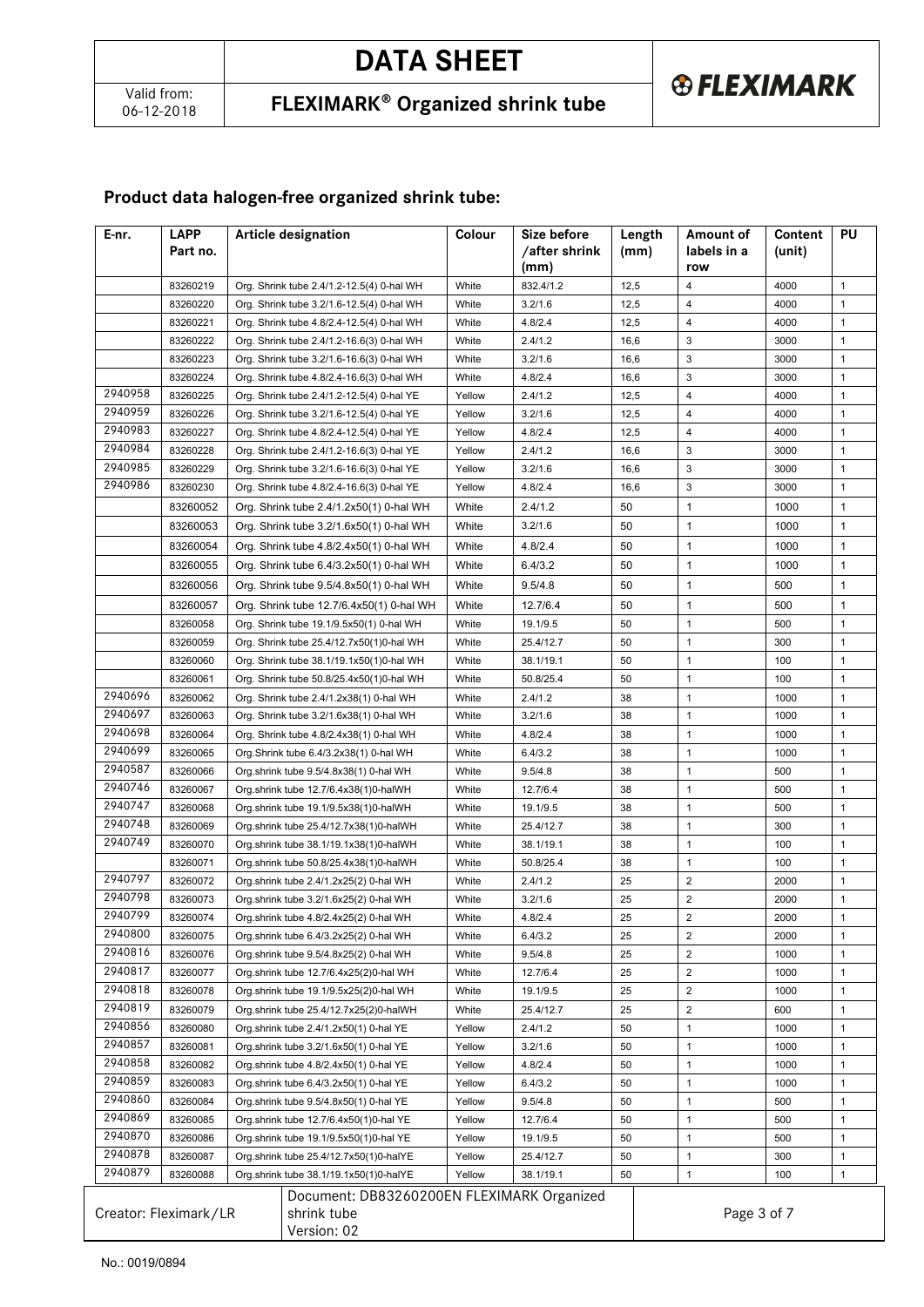**® FLEXIMARK** 

### 06-12-2018 **FLEXIMARK Organized shrink tube**

| 2940880 | 83260089 | Org.shrink tube 50.8/25.4x50(1)0-halYE | Yellow | 50.8/25.4 | 50 | 1              | 100  | 1 |
|---------|----------|----------------------------------------|--------|-----------|----|----------------|------|---|
| 2940883 | 83260090 | Org.shrink tube 2.4/1.2x38(1) 0-hal YE | Yellow | 2.4/1.2   | 38 |                | 1000 | 1 |
| 2940884 | 83260091 | Org.shrink tube 3.2/1.6x38(1) 0-hal YE | Yellow | 3.2/1.6   | 38 |                | 1000 | 1 |
| 2940885 | 83260092 | Org.shrink tube 4.8/2.4x38(1) 0-hal YE | Yellow | 4.8/2.4   | 38 | -1             | 1000 | 1 |
| 2940886 | 83260093 | Org.shrink tube 6.4/3.2x38(1) 0-hal YE | Yellow | 6.4/3.2   | 38 | 1              | 1000 | 1 |
| 2940887 | 83260094 | Org.shrink tube 9.5/4.8x38(1) 0-hal YE | Yellow | 9.5/4.8   | 38 | -1             | 500  | 1 |
| 2940888 | 83260095 | Org.shrink tube 12.7/6.4x38(1)0-hal YE | Yellow | 12.7/6.4  | 38 |                | 500  | 1 |
| 2940889 | 83260096 | Org.shrink tube 19.1/9.5x38(1)0-hal YE | Yellow | 19.1/9.5  | 38 | 1              | 500  | 1 |
| 2940890 | 83260097 | Org.shrink tube 25.4/12.7x38(1)0-halYE | Yellow | 25.4/12.7 | 38 | -1             | 300  | 1 |
| 2940893 | 83260098 | Org.shrink tube 38.1/19.1x38(1)0-halYE | Yellow | 38.1/19.1 | 38 | -1             | 100  | 1 |
|         | 83260099 | Org.shrink tube 50.8/25.4x38(1)0-halYE | Yellow | 50.8/25.4 | 38 |                | 100  | 1 |
| 2940897 | 83260100 | Org.shrink tube 2.4/1.2x25(2) 0-hal YE | Yellow | 2.4/1.2   | 25 | $\overline{2}$ | 2000 | 1 |
| 2940898 | 83260101 | Org.shrink tube 3.2/1.6x25(2) 0-hal YE | Yellow | 3.2/1.6   | 25 | 2              | 2000 | 1 |
| 2940904 | 83260102 | Org.shrink tube 4.8/2.4x25(2) 0-hal YE | Yellow | 4.8/2.4   | 25 | $\overline{2}$ | 2000 | 1 |
| 2940905 | 83260103 | Org.shrink tube 6.4/3.2x25(2) 0-hal YE | Yellow | 6.4/3.2   | 25 | $\overline{2}$ | 2000 | 1 |
| 2940906 | 83260104 | Org.shrink tube 9.5/4.8x25(2) 0-hal YE | Yellow | 9.5/4.8   | 25 | 2              | 1000 | 1 |
| 2940907 | 83260105 | Org.shrink tube 12.7/6.4x25(2)0-hal YE | Yellow | 12.7/6.4  | 25 | $\overline{2}$ | 1000 | 1 |
| 2940908 | 83260106 | Org.shrink tube 19.1/9.5x25(2)0-hal YE | Yellow | 19.1/9.5  | 25 | $\overline{2}$ | 1000 | 1 |
| 2940909 | 83260107 | Org.shrink tube 25.4/12.7x25(2)0-halYE | Yellow | 25.4/12.7 | 25 | $\overline{2}$ | 600  | 1 |

### **Product data diesel resistant shrink tube:**

|          |                                      | Colour | Size before   | Length | Amount of       | Content | PU           |
|----------|--------------------------------------|--------|---------------|--------|-----------------|---------|--------------|
| Part no. |                                      |        | /after shrink | (mm)   | labels in a row | (unit)  |              |
|          |                                      |        | (mm)          |        |                 |         |              |
| 83260108 | Org.shrink tube 2.4/0.8x50(1) DR WT  | White  | 2.4/0.8       | 50     | $\mathbf{1}$    | 1000    | $\mathbf{1}$ |
| 83260109 | Org.shrink tube 3.2/1.1x50(1) DR WT  | White  | 3.2/1.1       | 50     | $\mathbf{1}$    | 1000    | $\mathbf{1}$ |
| 83260110 | Org.shrink tube 4.8/1.6x50(1) DR WT  | White  | 4.8/1.6       | 50     | $\mathbf{1}$    | 1000    | $\mathbf{1}$ |
| 83260111 | Org.shrink tube 6.4/2.1x50(1) DR WT  | White  | 6.4/2.1       | 50     | $\mathbf{1}$    | 1000    | $\mathbf{1}$ |
| 83260112 | Org.shrink tube 9.5/3.2x50(1) DR WT  | White  | 9.5/3.2       | 50     | $\mathbf{1}$    | 500     | $\mathbf{1}$ |
| 83260113 | Org.shrink tube 12.7/4.2x50(1) DR WT | White  | 12.7/4.2      | 50     | $\mathbf{1}$    | 500     | $\mathbf{1}$ |
| 83260114 | Org.shrink tube 19.1/6.4x50(1) DR WT | White  | 19.1/6.4      | 50     | $\mathbf{1}$    | 500     | $\mathbf{1}$ |
| 83260115 | Org.shrink tube 25.4/9.5x50(1)DRWT   | White  | 25.4/9.5      | 50     | $\mathbf{1}$    | 300     | $\mathbf{1}$ |
| 83260116 | Org.shrink tube 38.1/12.7x50(1)DRWT  | White  | 38.1/12.7     | 50     | $\mathbf{1}$    | 100     | $\mathbf{1}$ |
| 83260117 | Org.shrink tube 38.1/12.7x75(1)DRWT  | White  | 38.1/12.7     | 75     | $\mathbf{1}$    | 100     | $\mathbf{1}$ |
| 83260118 | Org.shrink tube 2.4/0.8x38(1) DR WT  | White  | 2.4/0.8       | 38     | $\mathbf{1}$    | 1000    | $\mathbf{1}$ |
| 83260119 | Org.shrink tube 3.2/1.1x38(1) DR WT  | White  | 3.2/1.1       | 38     | $\mathbf{1}$    | 1000    | $\mathbf{1}$ |
| 83260120 | Org.shrink tube 4.8/1.6x38(1) DR WT  | White  | 4.8/1.6       | 38     | $\mathbf{1}$    | 1000    | $\mathbf{1}$ |
| 83260121 | Org.shrink tube 6.4/2.1x38(1) DR WT  | White  | 6.4/2.1       | 38     | $\mathbf{1}$    | 1000    | $\mathbf{1}$ |
| 83260122 | Org.shrink tube 9.5/3.2x38(1) DR WT  | White  | 9.5/3.2       | 38     | $\mathbf{1}$    | 500     | $\mathbf{1}$ |
| 83260123 | Org.shrink tube 12.7/4.2x38(1) DR WT | White  | 12.7/4.2      | 38     | $\mathbf{1}$    | 500     | $\mathbf{1}$ |
| 83260124 | Org.shrink tube 19.1/6.4x38(1) DR WT | White  | 19.1/6.4      | 38     | $\mathbf{1}$    | 500     | $\mathbf{1}$ |
| 83260125 | Org.shrink tube 25.4/9.5x38(1) DR WT | White  | 25.4/9.5      | 38     | $\mathbf{1}$    | 300     | 1            |
| 83260126 | Org.shrink tube 38.1/12.7x38(1)DR WT | White  | 38.1/12.7     | 38     | $\mathbf{1}$    | 100     | $\mathbf{1}$ |
| 83260127 | Org.shrink tube 2.4/0.8x25(2) DR WT  | White  | 2.4/0.8       | 25     | $\overline{2}$  | 2000    | $\mathbf{1}$ |
| 83260128 | Org.shrink tube 3.2/1.1x25(2) DR WT  | White  | 3.2/1.1       | 25     | $\overline{2}$  | 2000    | $\mathbf{1}$ |
| 83260129 | Org.shrink tube 4.8/1.6x25(2) DR WT  | White  | 4.8/1.6       | 25     | $\overline{2}$  | 2000    | $\mathbf{1}$ |
| 83260130 | Org.shrink tube 6.4/2.1x25(2) DR WT  | White  | 6.4/2.1       | 25     | $\overline{2}$  | 2000    | $\mathbf{1}$ |
| 83260131 | Org.shrink tube 9.5/3.2x25(2) DR WT  | White  | 9.5/3.2       | 25     | $\overline{2}$  | 1000    | $\mathbf{1}$ |
| 83260132 | Org.shrink tube 12.7/4.2x25(2) DR WT | White  | 12.7/4.2      | 25     | $\overline{2}$  | 1000    | $\mathbf{1}$ |
| 83260133 | Org.shrink tube 19.1/6.4x25(2) DR WT | White  | 19.1/6.4      | 25     | $\overline{2}$  | 1000    | $\mathbf{1}$ |
| 83260134 | Org.shrink tube 25.4/9.5x25(2) DR WT | White  | 25.4/9.5      | 25     | $\overline{2}$  | 600     | $\mathbf{1}$ |
| 83260135 | Org.shrink tube 38.1/12.7x25(2)DR WT | White  | 38.1/12.7     | 25     | $\overline{2}$  | 200     | $\mathbf{1}$ |
| 83260136 | Org.shrink tube 2.4/0.8x50(1) DR YE  | Yellow | 2.4/0.8       | 50     | $\mathbf{1}$    | 1000    | $\mathbf{1}$ |
| 83260137 | Org.shrink tube 3.2/1.1x50(1) DR YE  | Yellow | 3.2/1.1       | 50     | $\mathbf{1}$    | 1000    | $\mathbf{1}$ |

| Creator: Fleximark/LR | Document: DB83260200EN FLEXIMARK Organized<br>I shrink tube<br>Version: 02 | Page 4 of 7 |
|-----------------------|----------------------------------------------------------------------------|-------------|
|-----------------------|----------------------------------------------------------------------------|-------------|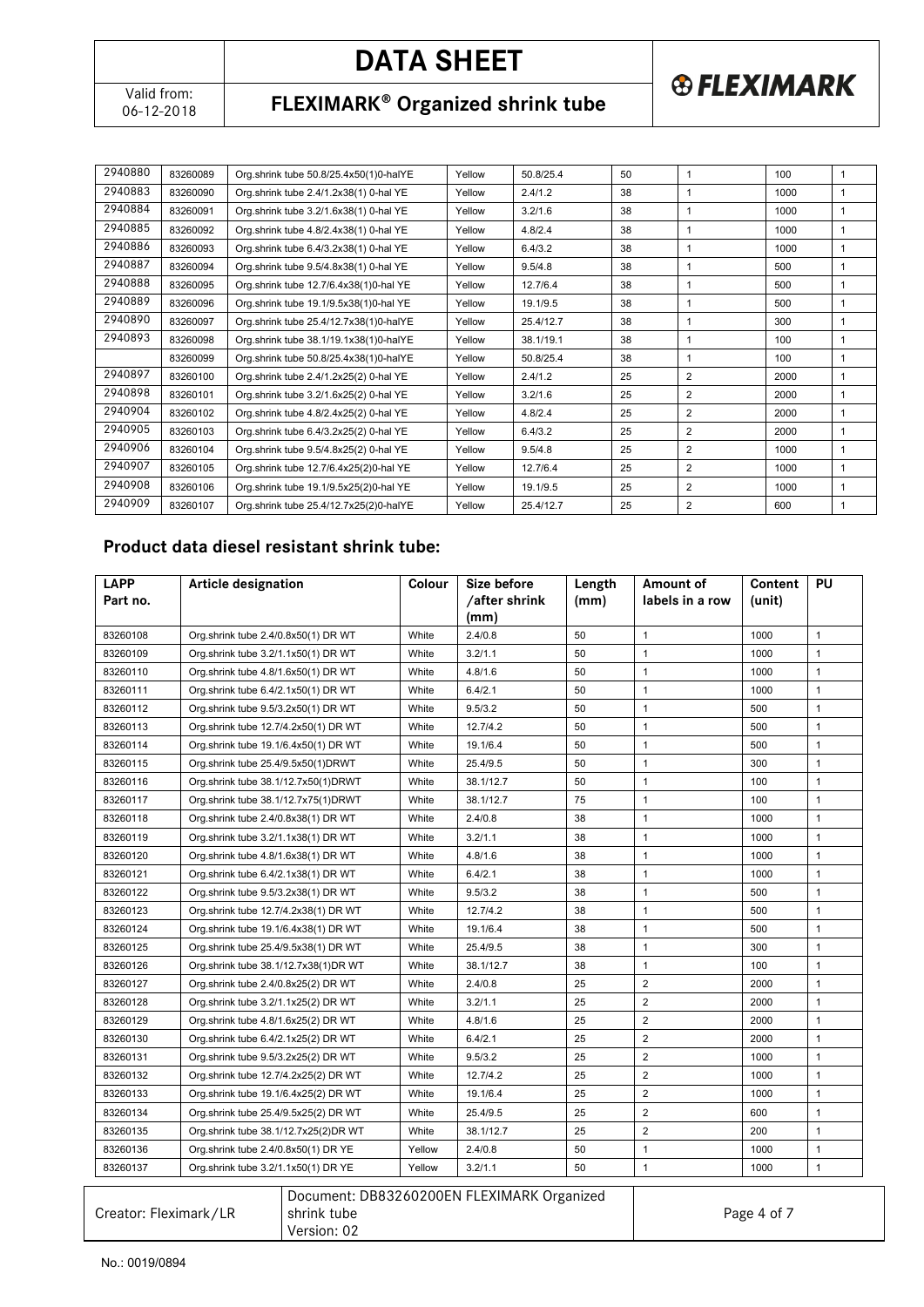06-12-2018 **FLEXIMARK Organized shrink tube**

**® FLEXIMARK** 

| 83260138 | Org.shrink tube 4.8/1.6x50(1) DR YE   | Yellow | 4.8/1.6   | 50 | $\mathbf{1}$   | 1000 | $\mathbf{1}$   |
|----------|---------------------------------------|--------|-----------|----|----------------|------|----------------|
| 83260139 | Org.shrink tube 6.4/2.1x50(1) DR YE   | Yellow | 6.4/2.1   | 50 | 1              | 1000 | $\mathbf{1}$   |
| 83260140 | Org.shrink tube 9.5/3.2x50(1) DR YE   | Yellow | 9.5/3.2   | 50 | $\mathbf{1}$   | 500  | $\mathbf{1}$   |
| 83260141 | Org.shrink tube 12.7/4.2x50(1) DR YE  | Yellow | 12.7/4.2  | 50 | $\mathbf{1}$   | 500  | $\mathbf{1}$   |
| 83260142 | Org.shrink tube 19.1/6.4x50(1) DR YE  | Yellow | 19.1/6.4  | 50 | 1              | 500  | $\mathbf{1}$   |
| 83260143 | Org.shrink tube 25.4/9.5x50(1) DR YE  | Yellow | 25.4/9.5  | 50 | 1              | 300  | $\mathbf{1}$   |
| 83260144 | Org.shrink tube 38.1/12.7x50(1)DR YE  | Yellow | 38.1/12.7 | 50 | 1              | 100  | $\mathbf{1}$   |
| 83260145 | Org.shrink tube 38.1/12.7x75(1)DR YE  | Yellow | 1/12.7    | 75 | $\mathbf{1}$   | 100  | $\mathbf{1}$   |
| 83260146 | Org.shrink tube 2.4/0.8x38(1) DR YE   | Yellow | 2.4/0.8   | 38 | 1              | 1000 | $\mathbf{1}$   |
| 83260147 | Org.shrink tube 3.2/1.1x38(1) DR YE   | Yellow | 3.2/1.1   | 38 | $\mathbf{1}$   | 1000 | $\mathbf{1}$   |
| 83260148 | Org.shrink tube 4.8/1.6x38(1) DR YE   | Yellow | 4.8/1.6   | 38 | 1              | 1000 | $\mathbf{1}$   |
| 83260149 | Org.shrink tube 6.4/2.1x38(1) DR YE   | Yellow | 6.4/2.1   | 38 | $\mathbf{1}$   | 1000 | $\mathbf{1}$   |
| 83260150 | Org.shrink tube 9.5/3.2x38(1) DR YE   | Yellow | 9.5/3.2   | 38 | 1              | 500  | $\mathbf{1}$   |
| 83260151 | Org.shrink tube 12.7/4.2x38(1) DR YE  | Yellow | 12.7/4.2  | 38 | $\mathbf{1}$   | 500  | $\mathbf{1}$   |
| 83260152 | Org.shrink tube 19.1/6.4x38(1) DR YE  | Yellow | 19.1/6.4  | 38 | $\mathbf{1}$   | 500  | $\mathbf{1}$   |
| 83260153 | Org.shrink tube 25.4/9.5x38(1) DR YE  | Yellow | 25.4/9.5  | 38 | 1              | 300  | $\mathbf{1}$   |
| 83260154 | Org.shrink tube 38.1/12.7x38(1) DR YE | Yellow | 38.1/12.7 | 38 | $\mathbf{1}$   | 100  | $\mathbf{1}$   |
| 83260155 | Org.shrink tube 2.4/0.8x25(2) DR YE   | Yellow | 2.4/0.8   | 25 | $\overline{2}$ | 2000 | $\mathbf{1}$   |
| 83260156 | Org.shrink tube 3.2/1.1x25(2) DR YE   | Yellow | 3.2/1.1   | 25 | $\overline{2}$ | 2000 | $\mathbf{1}$   |
| 83260157 | Org.shrink tube 4.8/1.6x25(2) DR YE   | Yellow | 4.8/1.6   | 25 | $\overline{2}$ | 2000 | $\mathbf{1}$   |
| 83260158 | Org.shrink tube 6.4/2.1x25(2) DR YE   | Yellow | 6.4/2.1   | 25 | $\overline{2}$ | 2000 | $\overline{1}$ |
| 83260159 | Org.shrink tube 9.5/3.2x25(2) DR YE   | Yellow | 9.5/3.2   | 25 | $\overline{2}$ | 1000 | $\mathbf{1}$   |
| 83260160 | Org.shrink tube 12.7/4.2x25(2) DR YE  | Yellow | 12.7/4.2  | 25 | $\overline{2}$ | 1000 | $\mathbf{1}$   |
| 83260161 | Org.shrink tube 19.1/6.4x25(2) DR YE  | Yellow | 19.1/6.4  | 25 | $\overline{2}$ | 1000 | $\mathbf{1}$   |
| 83260162 | Org.shrink tube 25.4/9.5x25(2) DR YE  | Yellow | 25.4/9.5  | 25 | 2              | 600  | $\mathbf{1}$   |
| 83260163 | Org.shrink tube 38.1/12.7-25(2) DR YE | Yellow | 38.1/12.7 | 25 | $\overline{2}$ | 200  | $\mathbf{1}$   |

### **Product data standard organized shrink tube:**

| <b>LAPP</b> | Article designation                  | Colour | Size before           | Length | Amount of               | Content | PU           |
|-------------|--------------------------------------|--------|-----------------------|--------|-------------------------|---------|--------------|
| Part no.    |                                      |        | /after shrink<br>(mm) | (mm)   | labels in a row         | (unit)  |              |
| 83260207    | Org. Shrink tube. 2.4/0.8-12.5(4) WH | White  | 2.4/0.8               | 12.5   | $\overline{\mathbf{4}}$ | 4000    | 1            |
| 83260208    | Org. Shrink tube. 3.2/1.0-12.5(4) WH | White  | 3.2/1.0               | 12.5   | $\overline{4}$          | 4000    | $\mathbf{1}$ |
| 83260209    | Org. Shrink tube. 4.8/1.6-12.5(4) WH | White  | 4.8/1.6               | 12.5   | 4                       | 4000    | $\mathbf{1}$ |
| 83260210    | Org. Shrink tube. 2.4/0.8-16.6(3) WH | White  | 2.4/0.8               | 16.6   | 3                       | 3000    | 1            |
| 83260211    | Org. Shrink tube. 3.2/1.0-16.6(3) WH | White  | 3.2/1.0               | 16.6   | 3                       | 3000    | $\mathbf{1}$ |
| 83260212    | Org. Shrink tube. 4.8/1.6-16.6(3) WH | White  | 4.8/1.6               | 16.6   | 3                       | 3000    | $\mathbf{1}$ |
| 83260213    | Org. Shrink tube. 2.4/0.8-12.5(4) YE | Yellow | 2.4/0.8               | 12.5   | 4                       | 4000    | $\mathbf{1}$ |
| 83260214    | Org. Shrink tube. 3.2/1.0-12.5(4) YE | Yellow | 3.2/1.0               | 12.5   | 4                       | 4000    | $\mathbf{1}$ |
| 83260215    | Org. Shrink tube. 4.8/1.6-12.5(4) YE | Yellow | 4.8/1.6               | 12.5   | 4                       | 4000    | $\mathbf{1}$ |
| 83260216    | Org. Shrink tube. 2.4/0.8-16.6(3) YE | Yellow | 2.4/0.8               | 16.6   | 3                       | 3000    | 1            |
| 83260217    | Org. Shrink tube. 3.2/1.0-16.6(3) YE | Yellow | 3.2/1.0               | 16.6   | 3                       | 3000    | $\mathbf{1}$ |
| 83260218    | Org. Shrink tube. 4.8/1.6-16.6(3) YE | Yellow | 4.8/1.6               | 16.6   | 3                       | 3000    | $\mathbf{1}$ |
| 83260000    | Org. Shrink tube. 2.4/0.8x50(1) WH   | White  | 2.4/0.8               | 50     | $\mathbf{1}$            | 1000    | $\mathbf{1}$ |
| 83260001    | Org. Shrink tube. 3.2/1.0x50mm(1) WH | White  | 3.2/1.0               | 50     | $\mathbf{1}$            | 1000    | $\mathbf{1}$ |
| 83260002    | Org. Shrink tube. 4.8/1.6x50mm(1) WH | White  | 4.8/1.6               | 50     | $\mathbf{1}$            | 1000    | $\mathbf{1}$ |
| 83260003    | Org. Shrink tube. 6.4/2.0x50mm(1) WH | White  | 6.4/2.0               | 50     | $\mathbf{1}$            | 1000    | $\mathbf{1}$ |
| 83260004    | Org. Shrink tube. 9.5/3.0x50mm(1) WH | White  | 9.5/3.0               | 50     | 1                       | 500     | $\mathbf{1}$ |
| 83260005    | Org. Shrink tube.12.7/4.0x50mm(1)WH  | White  | 12.7/4.0              | 50     | $\mathbf{1}$            | 500     | $\mathbf{1}$ |
| 83260006    | Org. Shrink tube.19.0/6.0x50mm(1)WH  | White  | 19.0/6.0              | 50     | 1                       | 500     | 1            |
| 83260007    | Org. Shrink tube.25.4/8.0x50mm(1)WH  | White  | 25.4/8.0              | 50     | $\mathbf{1}$            | 300     | $\mathbf{1}$ |

| Creator: Fleximark/LR | Document: DB83260200EN FLEXIMARK Organized<br>shrink tube<br>Version: 02 | Page 5 of 7 |
|-----------------------|--------------------------------------------------------------------------|-------------|
|-----------------------|--------------------------------------------------------------------------|-------------|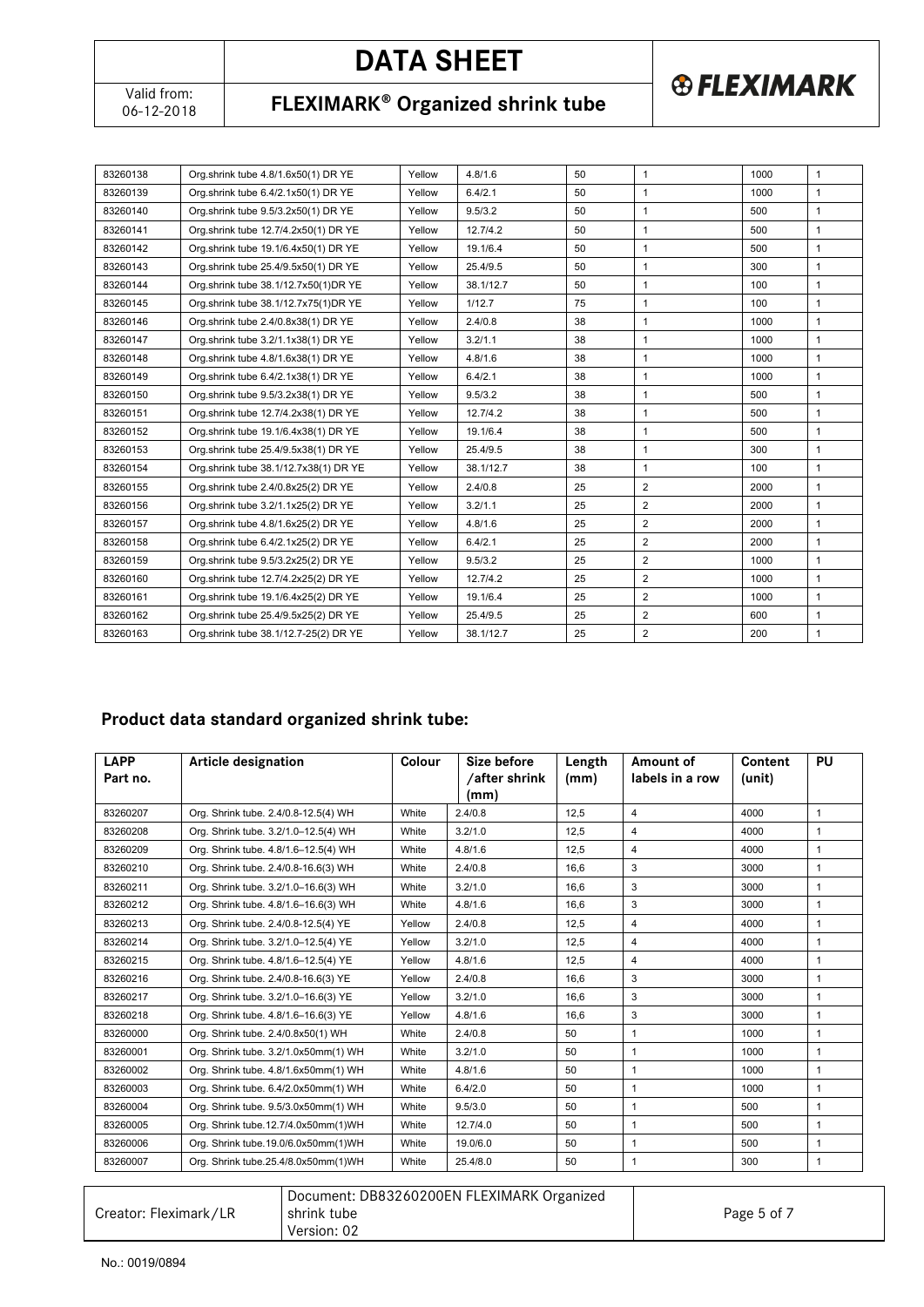06-12-2018 **FLEXIMARK Organized shrink tube**

**® FLEXIMARK** 

| 83260008 | Org. Shrink tube38.1/12.7x75mm(1)WH   | White  | 38.1/12.7 | 75 | 1                       | 100  | $\mathbf{1}$ |
|----------|---------------------------------------|--------|-----------|----|-------------------------|------|--------------|
| 83260009 | Org. Shrink tube. 2.4/0.8x38mm(1) WH  | White  | 2.4/0.8   | 38 | 1                       | 1000 | $\mathbf{1}$ |
| 83260010 | Org. Shrink tube. 3.2/1.0x38mm(1) WH  | White  | 3.2/1.0   | 38 | 1                       | 1000 | $\mathbf{1}$ |
| 83260011 | Org. Shrink tube. 4.8/1.6x38mm(1) WH  | White  | 4.8/1.6   | 38 | 1                       | 1000 | $\mathbf{1}$ |
| 83260012 | Org. Shrink tube. 6.4/2.0x38mm(1) WH  | White  | 6.4/2.0   | 38 | 1                       | 1000 | $\mathbf{1}$ |
| 83260013 | Org. Shrink tube. 9.5/3.0x38mm(1) WH  | White  | 9.5/3.0   | 38 | 1                       | 500  | $\mathbf{1}$ |
| 83260014 | Org. Shrink tube.12.7/4.0x38mm(1)WH   | White  | 12.7/4.0  | 38 | 1                       | 500  | $\mathbf{1}$ |
| 83260015 | Org. Shrink tube.19.0/6.0x38mm(1)WH   | White  | 19.0/6.0  | 38 | 1                       | 500  | $\mathbf{1}$ |
| 83260016 | Org. Shrink tube.25.4/8.0x38mm(1)WH   | White  | 25.4/8.0  | 38 | 1                       | 300  | 1            |
| 83260017 | Org. Shrink tube38.1/12.7x38mm(1)WH   | White  | 38.1/12.7 | 38 | 1                       | 100  | $\mathbf{1}$ |
| 83260018 | Org. Shrink tube. 2.4/0.8x25mm(2) WH  | White  | 2.4/0.8   | 25 | 2                       | 2000 | 1            |
| 83260019 | Org. Shrink tube. 3.2/1.0x25mm(2) WH  | White  | 3.2/1.0   | 25 | 2                       | 2000 | 1            |
| 83260020 | Org. Shrink tube. 4.8/1.6x25mm(2) WH  | White  | 4.8/1.6   | 25 | 2                       | 2000 | $\mathbf{1}$ |
| 83260021 | Org. Shrink tube. 6.4/2.0x25mm(2) WH  | White  | 6.4/2.0   | 25 | $\overline{2}$          | 2000 | $\mathbf{1}$ |
| 83260022 | Org. Shrink tube. 9.5/3.0x25mm(2) WH  | White  | 9.5/3.0   | 25 | $\overline{2}$          | 1000 | $\mathbf{1}$ |
| 83260023 | Org. Shrink tube.12.7/4.0x25mm(2)WH   | White  | 12.7/4.0  | 25 | $\overline{2}$          | 1000 | $\mathbf{1}$ |
| 83260024 | Org. Shrink tube.19.0/6.0x25mm(2)WH   | White  | 19.0/6.0  | 25 | $\overline{2}$          | 1000 | $\mathbf{1}$ |
| 83260025 | Org. Shrink tube.25.4/8.0x25mm(2)WH   | White  | 25.4/8.0  | 25 | $\overline{2}$          | 600  | $\mathbf{1}$ |
| 83260026 | Org. Shrink tube. 2.4/0.8x50mm(1) YE  | Yellow | 2.4/0.8   | 50 | 1                       | 1000 | $\mathbf{1}$ |
| 83260027 | Org. Shrink tube. 3.2/1.0x50mm(1) YE  | Yellow | 3.2/1.0   | 50 | 1                       | 1000 | $\mathbf{1}$ |
| 83260028 | Org. Shrink tube. 4.8/1.6x50mm(1) YE  | Yellow | 4.8/1.6   | 50 | 1                       | 1000 | $\mathbf{1}$ |
| 83260029 | Org. Shrink tube. 6.4/2.0x50mm(1) YE  | Yellow | 6.4/2.0   | 50 | $\mathbf{1}$            | 1000 | $\mathbf{1}$ |
| 83260030 | Org. Shrink tube. 9.5/3.0x50mm(1) YE  | Yellow | 9.5/3.0   | 50 | 1                       | 500  | $\mathbf{1}$ |
| 83260031 | Org. Shrink tube.12.7/4.0x50mm(1)YE   | Yellow | 12.7/4.0  | 50 | 1                       | 500  | $\mathbf{1}$ |
| 83260032 | Org. Shrink tube.19.0/6.0x50mm(1)YE   | Yellow | 19.0/6.0  | 50 | 1                       | 500  | $\mathbf{1}$ |
| 83260033 | Org. Shrink tube.25.4/8.0x50mm(1)YE   | Yellow | 25.4/8.0  | 50 | 1                       | 300  | $\mathbf{1}$ |
| 83260034 | Org. Shrink tube 38.1/12.7x75mm(1) YE | Yellow | 38.1/12.7 | 75 | 1                       | 100  | $\mathbf{1}$ |
| 83260035 | Org. Shrink tube. 2.4/0.8x38mm(1) YE  | Yellow | 2.4/0.8   | 38 | 1                       | 1000 | $\mathbf{1}$ |
| 83260036 | Org. Shrink tube. 3.2/1.0x38mm(1) YE  | Yellow | 3.2/1.0   | 38 | 1                       | 1000 | 1            |
| 83260037 | Org. Shrink tube. 4.8/1.6x38mm(1) YE  | Yellow | 4.8/1.6   | 38 | 1                       | 1000 | 1            |
| 83260038 | Org. Shrink tube. 6.4/2.0x38mm(1) YE  | Yellow | 6.4/2.0   | 38 | 1                       | 1000 | $\mathbf{1}$ |
| 83260039 | Org. Shrink tube. 9.5/3.0x38mm(1) YE  | Yellow | 9.5/3.0   | 38 | $\mathbf{1}$            | 500  | $\mathbf{1}$ |
| 83260040 | Org. Shrink tube.12.7/4.0x38mm(1)YE   | Yellow | 12.7/4.0  | 38 | 1                       | 500  | $\mathbf{1}$ |
| 83260041 | Org. Shrink tube.19.0/6.0x38mm(1)YE   | Yellow | 9.0/6.0   | 38 | 1                       | 500  | 1            |
| 83260042 | Org. Shrink tube.25.4/8.0x38mm(1)YE   | Yellow | 25.4/8.0  | 38 | 1                       | 300  | 1            |
| 83260043 | Org. Shrink tube 38.1/12.7x38mm(1) YE | Yellow | 38.1/12.7 | 38 | 1                       | 100  | $\mathbf{1}$ |
| 83260044 | Org. Shrink tube. 2.4/0.8x25mm(2) YE  | Yellow | 2.4/0.8   | 25 | 2                       | 2000 | 1            |
| 83260045 | Org. Shrink tube. 3.2/1.0x25mm(2) YE  | Yellow | 3.2/1.0   | 25 | 2                       | 2000 | 1            |
| 83260046 | Org. Shrink tube. 4.8/1.6x25mm(2) YE  | Yellow | 4.8/1.6   | 25 | 2                       | 2000 | 1            |
| 83260047 | Org. Shrink tube. 6.4/2.0x25mm(2) YE  | Yellow | 6.4/2.0   | 25 | 2                       | 2000 | 1            |
| 83260048 | Org. Shrink tube. 9.5/3.0x25mm(2) YE  | Yellow | 9.5/3.0   | 25 | $\overline{\mathbf{c}}$ | 1000 | 1            |
| 83260049 | Org. Shrink tube.12.7/4.0x25mm(2)YE   | Yellow | 12.7/4.0  | 25 | 2                       | 1000 | 1            |
| 83260050 | Org. Shrink tube.19.0/6.0x25mm(2)YE   | Yellow | 19.0/6.0  | 25 | 2                       | 1000 | 1            |
| 83260051 | Org. Shrink tube.25.4/8.0x25mm(2)YE   | Yellow | 25.4/8.0  | 25 | $\overline{\mathbf{c}}$ | 600  | 1            |
|          |                                       |        |           |    |                         |      |              |

| Document: DB83260200EN FLEXIMARK Organized<br>Creator: Fleximark/LR<br>Page 6 of 7<br>l shrink tube<br>Version: 02 |  |
|--------------------------------------------------------------------------------------------------------------------|--|
|--------------------------------------------------------------------------------------------------------------------|--|